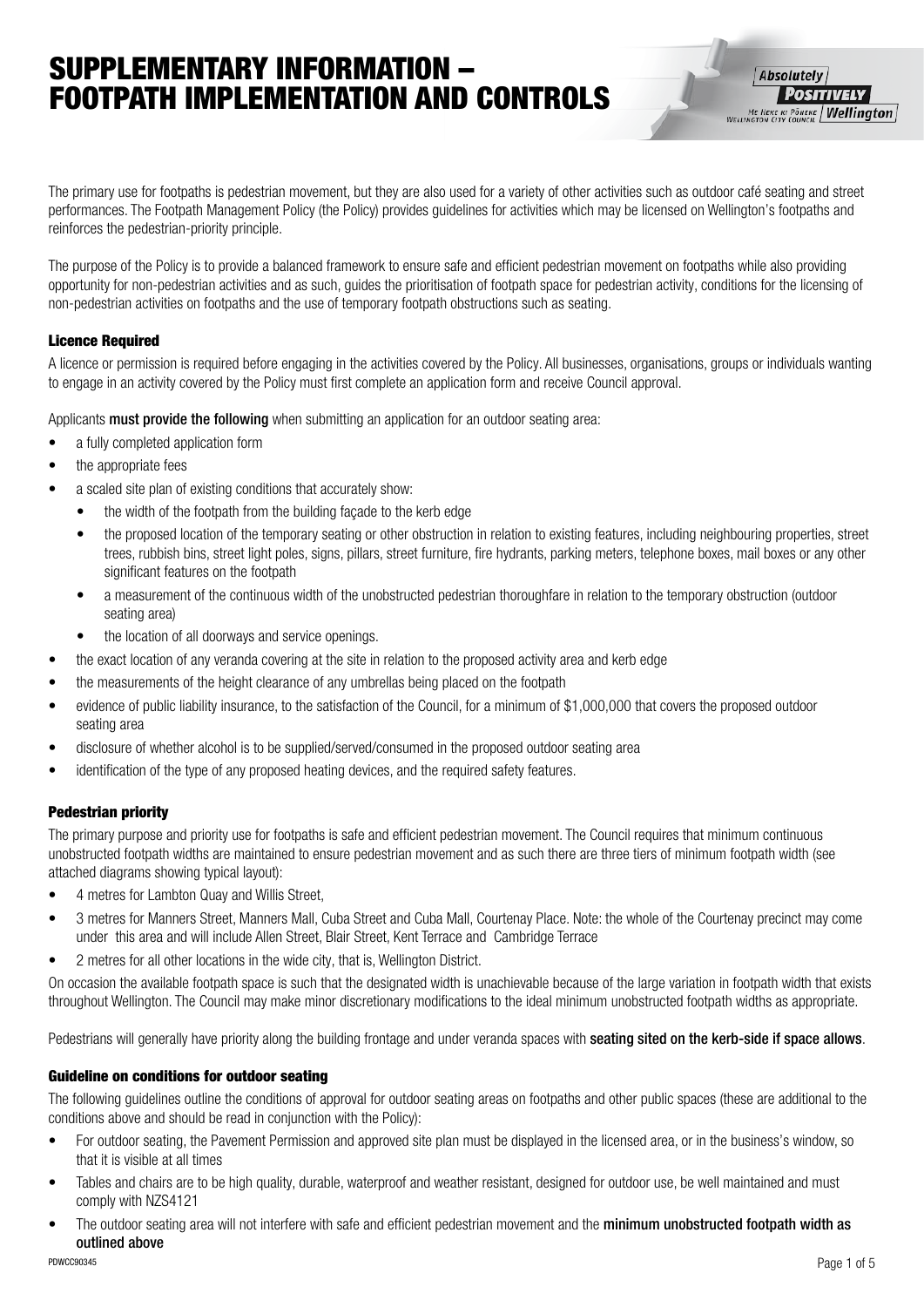- The outdoor seating area must allow for unobstructed access to and from the premises
- The layout and orientation of furniture in the proposed seating area must allow for at least 0.8m to the adjacent kerb line to ensure safety of patrons (this is the area between the seating and kerb line). See Figure 1
- Adequate space is to be provided within the area to allow for easy movement and chair use
- Toilet accommodation on the premises should be sufficient for the increased number of seating
- The outdoor seating areas will not be permitted on street corners with pedestrian crossings or near entry points of designated crossings. See Figure 3
- The outdoor seating area must be outside of the applicants premises
- Sandwich boards used for advertising are not permitted in outdoor seating areas
- Heating devices are not recommended. Full details of any heating devices are to be provided with any application
- All temporary obstructions, including seating, tables, umbrellas and heating devices must be removed from the footpath outside of the business trading hours and stored away from the public area
- The pavement permission holder is responsible for ensuring that patrons keep the outdoor seating within the approved boundaries of the outdoor seating area
- Permanent barriers are generally not permitted and will require specific design and permission from Urban Design
- Temporary barriers in outdoor seating areas must have separate approval by Council. They are to be located within the approved outdoor seating area
- Outdoor seating areas may be required to be marked as stipulated by Council. To assist in the detection of approved outdoor seating areas and temporary obstructions by people with visual impairments, tactile or solid barriers may be required as part of the design. The Council will determine the design and manage the installation and removal of markers. The cost of installing, maintaining and removing outdoor seating markers will be met by the pavement permission holder
- The pavement permission is required to clean the approved seating area including tables, chairs and the immediate footpath surrounds. Ashtrays or other suitable devices must be provided and maintained.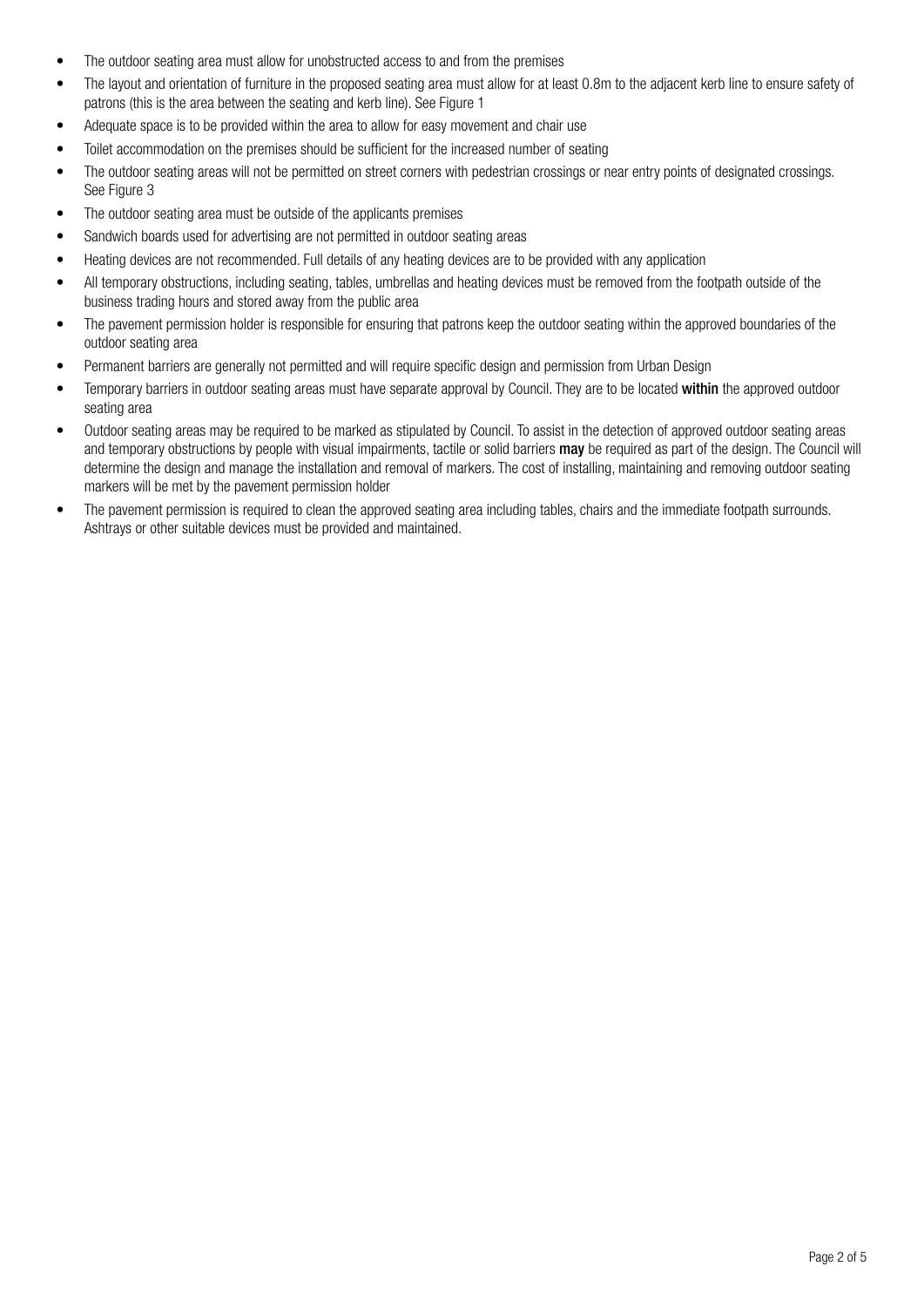

Footpath Cafe adjacent to the respective indoor premises – on kerbside.

- alignment and minimum clearance for pedestrian traffic
- • recommened dimensions for furniture layout with 2 chairs per table seating arrangement must ensure minimum required footpath widths.

2 metres for all other locations in the wider city, that is Wellington district.



3 metres for Manners Street, Manners Mall. Cuba Street, Cuba Mall and Courtenay Place (is likely to include all of Courtenay Precint).



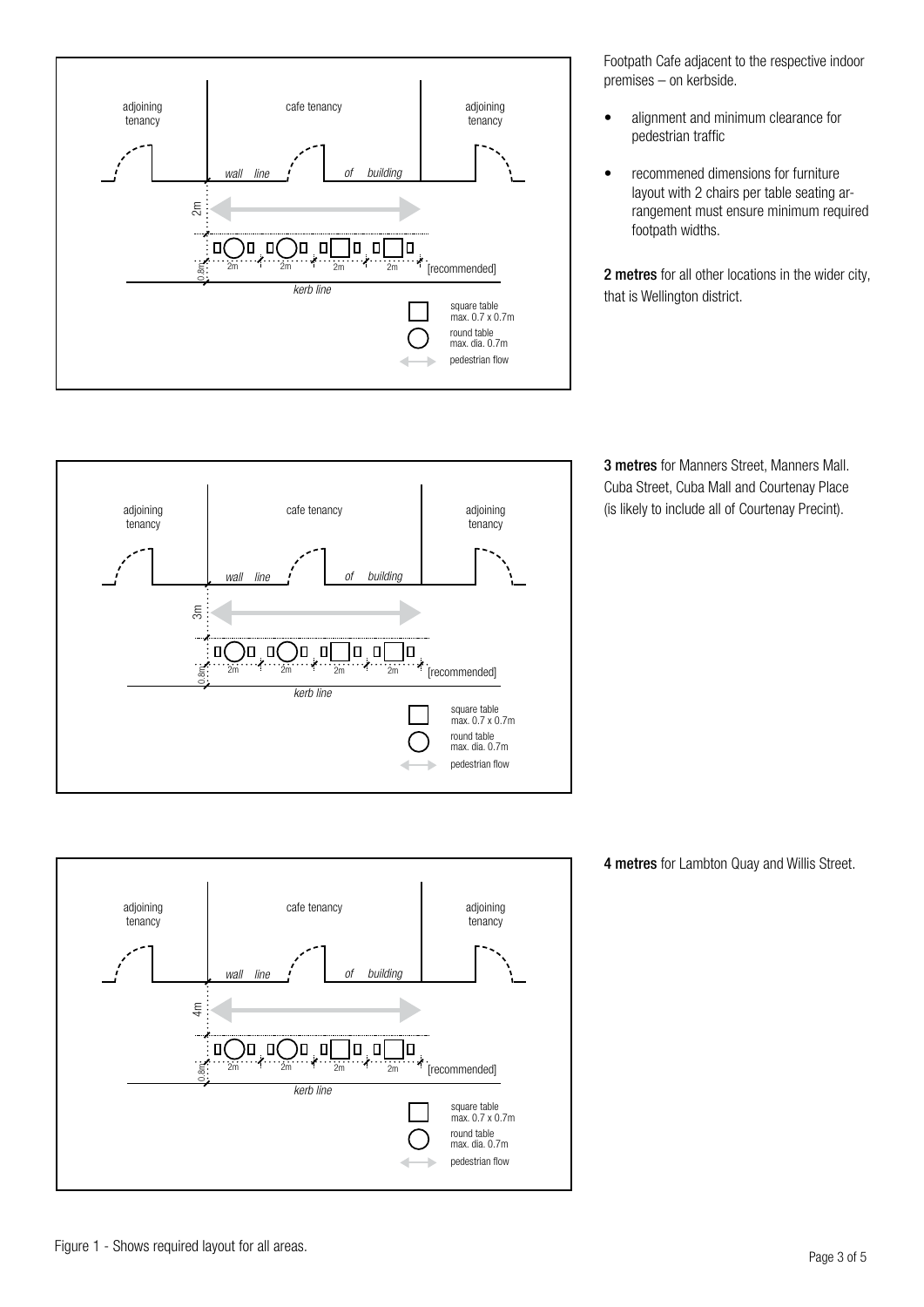

Footpath Cafe adjacent to the respective indoor premises on building boundary. Not normally permitted but will be considered under special circumstances.

- • alignment and minimum clearance for pedestrian traffic
- • recommened dimensions for furniture layout with 2 chairs per table seating arrangement must ensure minimum required footpath widths.

2 metres for all other locations in the wider city, that is Wellington district.

3 metres for Manners Street, Manners Mall. Cuba Street, Cuba Mall and Courtenay Place (is likely to include all of Courtenay Precint).





4 metres for Lambton Quay and Willis Street.